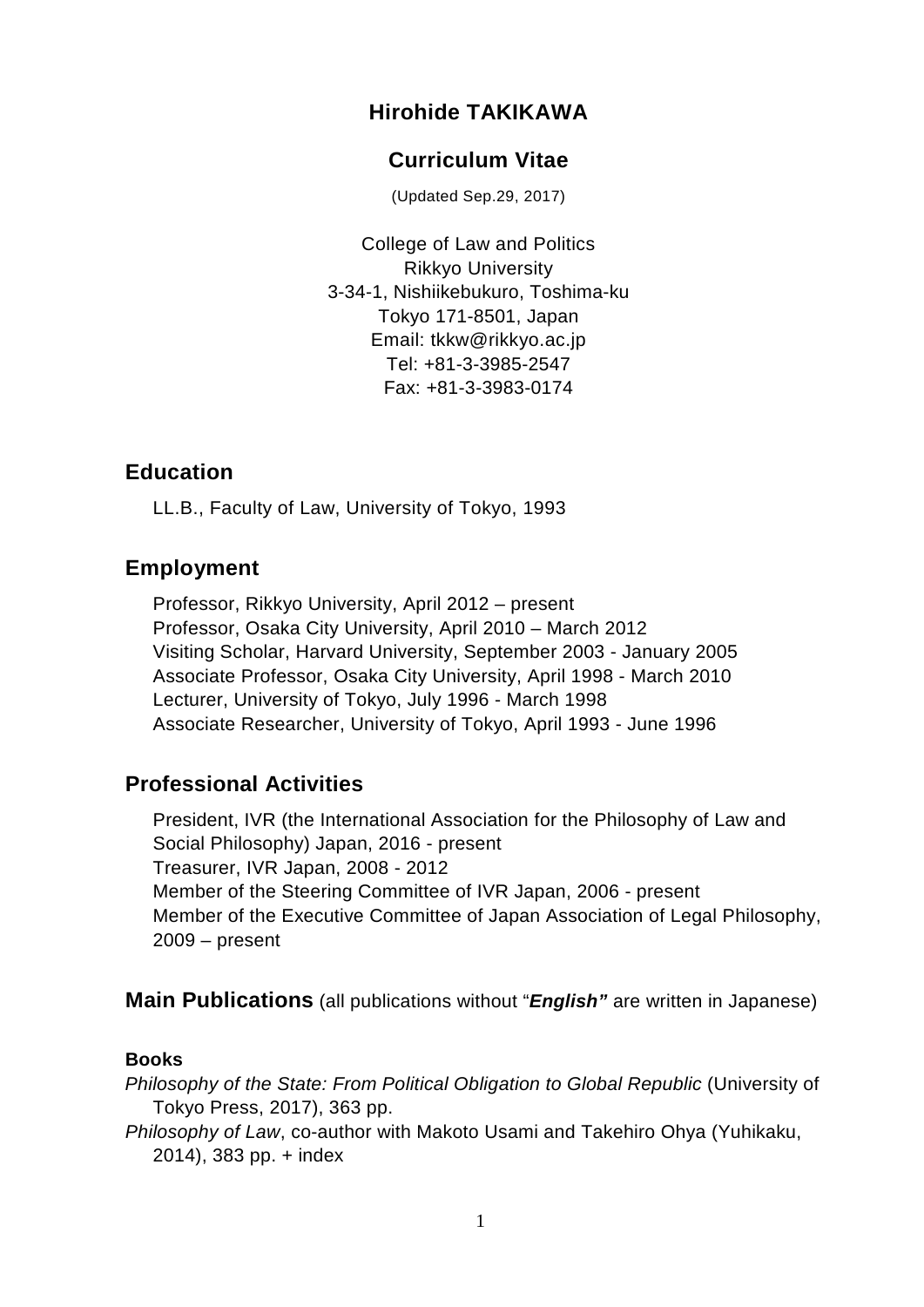*The Significance of Responsibility: A Response-based Interpretation of Responsibility Practices* (Keiso Shobo, 2003), 262 pp. + index

## **Edited Books**

*Philosophers of Law Ask You Questions*. (Horitsu Bunkasha, 2016)

- *A Robust Liberalist and His Critics: Philosophy of Tatsuo Inoue*, co-editor with Takehiro Ohya, and Koichi Taniguchi (Nakanishiya, 2015)
- *Judicial Minimalism: For and Against.* Archiv für Rechts- und Sozialphilosophie Beiheft, co-editor with Yasutomo Morigiwa (Franz Steiner Verlag, 2012) *English*

# **Book Chapters**

- (1) "The Moral Status of Animals in Climate Change," in Makoto Usami (Ed.) *Climate Justice* (Keiso Shobo, forthcoming).
- (2) "Collective Responsibility," in Sellers, Mortimer, Kirste, Stephan (Eds.) *Encyclopedia of the Philosophy of Law and Social Philosophy* (Springer, forthcoming). *English*
- (3) "Responsibility and Justice," in *Encyclopedia of Applied Social Theory* (Maruzen, 2017).
- (4) "Refundable Tax Credit, Negative Income Tax, or Basic Income?" in *Modern Lectures on Tax Law* (Nihon Hyoronsha, 2017): 251-272.
- (5) "Liberation from Domination," in *Rethinking Criminal Justice* (Iwanami, 2017): 153-158.
- (6) "Does Child Allowance Discriminate Against Bachelors?" in Hirohide Takikawa (Ed.) *Philosophers of Law Ask You*. (Horitsu Bunkasha, 2016): 152-167.
- (7) "Between Liberal and Republican Freedom," in Hirohide Takikawa, Takehiro Ohya, and Koichi Taniguchi (Eds.) *A Robust Liberalist and His Critics: Philosophy of Tatsuo Inoue* (Nakanishiya, 2015): 45-57.
- (8) "Justice: Global not Universal," in *Global Justice*, edited by Makoto Usami (Keiso Shobo, 2014): 81-101.
- (9) "Situating Legislators in the Process of Responsibility: Elections, Deliberation, and Accountability," *Changing Legislative Practices* (Nakanishiya, 2014): 73-93.
- (10) "Are Human Rights Forfeitable?" Human Rights and Global Justice, Archiv für Rechts- und Sozialphilosophie Beiheft, edited by Tetsu Sakurai and Makoto Usami (Franz Steiner Verlag, 2014): 55-67. *English*
- (11) "Organizational Incomplete Responsibility," *Collaborations of Law and Ethics,*  edited by Takahiro Hattori (International High Research, 2013): 113-125*.*
- (12) "Beyond Judicial Minimalism, and Then Where to Go?" Judicial Minimalism: For and Against, Archiv für Rechts- und Sozialphilosophie Beiheft, edited by Yasutomo Morigiwa and Hirohide Takikawa (Franz Steiner Verlag, 2012): 51-62. **English**
- (13) "Particular Political Obligation and Universal Legal Duty," *Global Harmony and the Rule of Law*, Archiv für Rechts- und Sozialphilosophie Beihefte 130edited by Thomas Bustamante and Oche Onazi (Franz Steiner Verlag, 2012): 75-81. *English*
- (14) "Dworkin's Empire," in *Ronald Dworkin*, edited by Makoto Usami and Shinichiro Hama (Keiso Shobo, 2011): 167-187.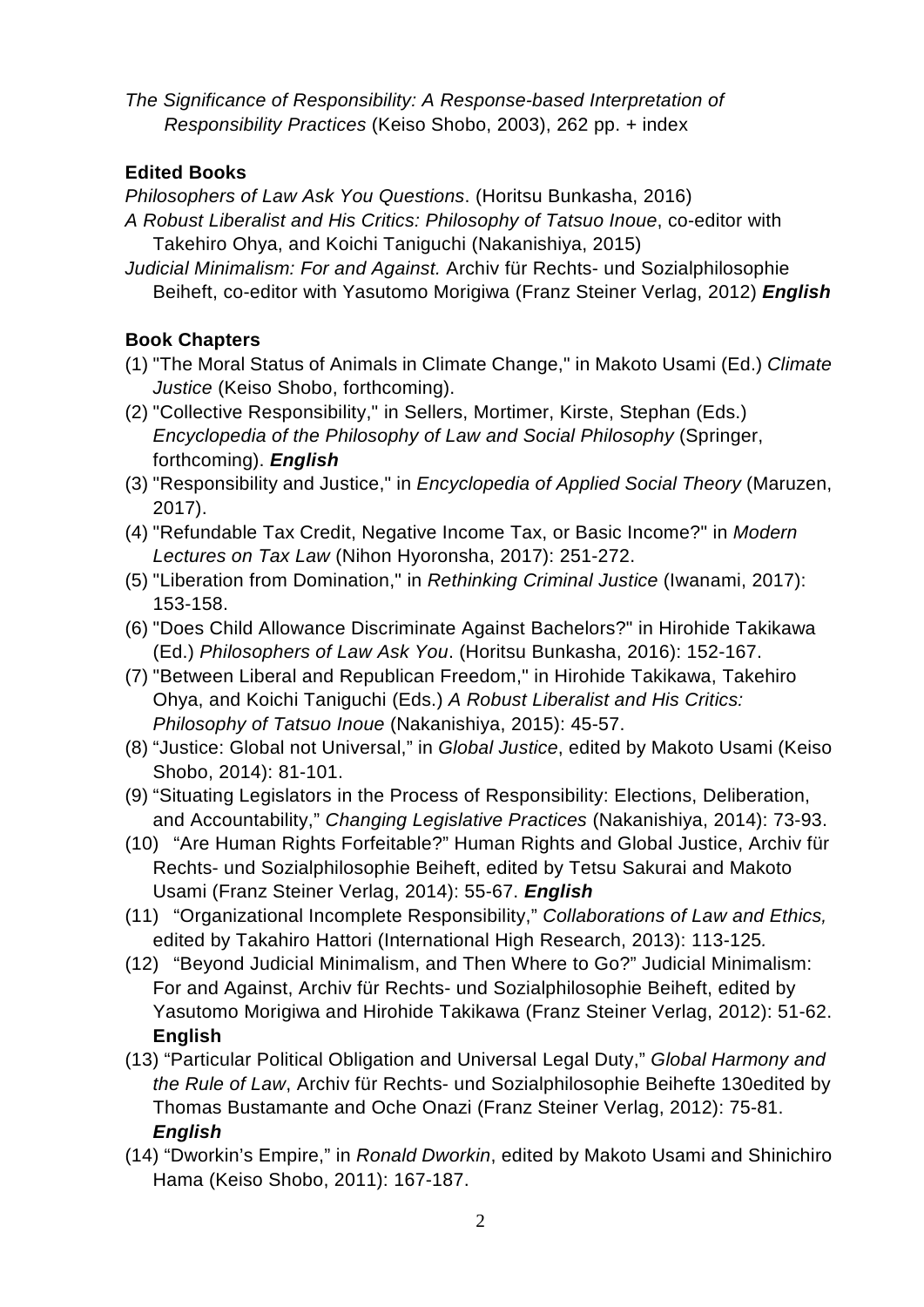- (15) "Human Rights: Whose Duties?" in *Reconstructing the Human Rights Theory*, edited by Tatsuo Inoue (Horitsu Bunka Sha, 2010): 46-64.
- (16) "Responsibility," in *An Introduction to Legal Philosophy and Thought* (Minerva, 2009): 40-51.
- (17) "Legislation on Welfare: Comments," in *Law and Economics: Exploring the Foundations and Frontiers*, edited by Makoto Usami (Keiso Shobo, 2010): 197-202.
- (18) "Citizens as Brothers? Critically Analyzing Dworkin on Political Obligation," in *Law, Liberty, Morality and Rights*, edited by Tomasz Gizbert-Studnicki and Mateusz Klinowski (Wolters Kluwer Polska, 2009): pp. 66-75. *English*
- (19) "Conceptual Analysis of Accountability: The Structure of Accountability in the Process of Responsibility," in *Envisioning Reform: Enhancing UN Accountability in the Twenty-first Century*, edited by Sumihiro Kuyama and Michael Ross Fowler. (United Nations University Press, 2009): 73-96. *English*
- (20) "Separation of Punitive Powers," in *Constitutional Law 1*, edited by Tatsuo Inoue (Iwanami, 2007): 89-124.
- (21) "What is the Test of Universalizability?" in *Rechtsphilosophie der Öffentlichkeit*, edited by Tatsuo Inoue (Nakanishiya, 2006): 28-53.
- (22) "An Linguistic Analysis of Individual Responsibility," in *Rethinking Individual Responsibility* (Shinyosha, 2005): 61-92.
- (23) "Individual Responsibility and Collective Responsibility," in *The Law at a Critical Point 3: New Visions for Legal Practices* (University of Tokyo Press, 1999): 119-139.

### **Journal Articles**

- (1) "Relative Retributivism as Dualism" in *The Journal of Criminal Law* 54 (forthcoming).
- (2) "Does God Draw Borders?" in *Quarterly Jurist* 2017 summer: 71-77 (2017).
- (3) "Allocating Votes Unequally," in *Rikkyo Hogaku* 95: 120-144 (2017).
- (4) "Who are responsible? Insanity Defense and Responsibility," in *Hogaku Kyositsu*: 8-13 (2016).
- (5) "The Future of Retribution: Mapping the Questions concerning Retributivism," in *The Annals of Legal Philosophy* 2015: 1-15 (2016).
- (6) "Mortality and Political Obligation," in *Law and Philosophy in Japan* 1: 167-193 (2015).
- (7) "IS Hostage Crisis: Moral Shocks and Responsibility," in *Horitsu Jiho* 2015.4: 1-3 (2015).
- (8) "Ebola Outbreak and Global Justice," in *Jurisprudence Seminar* 2015.4: 50-52 (2015).
- (9) "A Cosmopolitan Conception of Justice," in *The Annals of Legal Philosophy* 2013: 72-88 (2013)
- (10) "Free Riders Play Fair," 25th IVR World Congress Paper Series, No. 030, edited by Goethe University Frankfurt am Main. http://publikationen.ub.uni-frankfurt.de/frontdoor/index/index/docId/24888: 1-13 (2012). *English*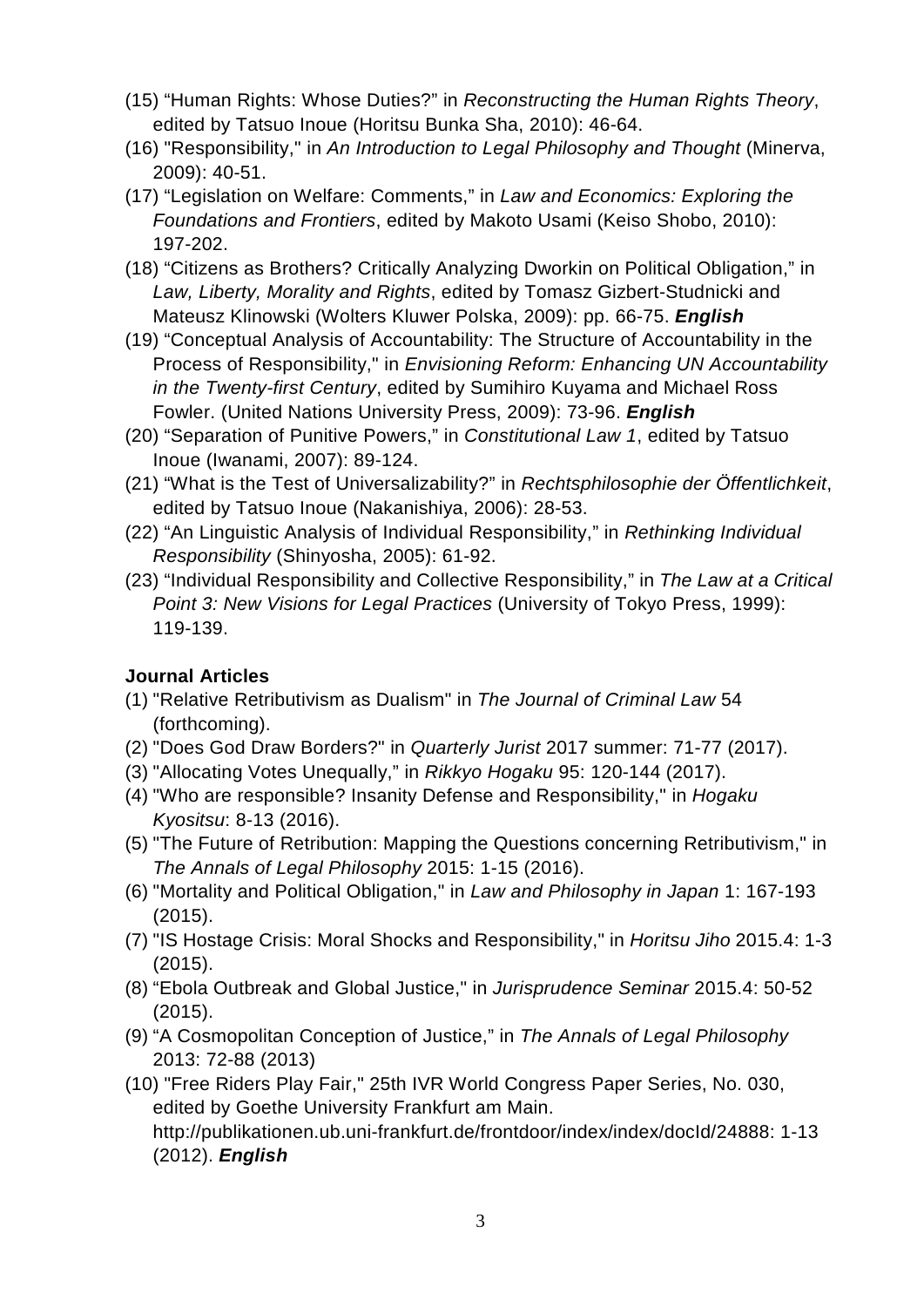- (11) "A World Order Against Global Risks," in *The Annals of Legal Philosophy* 2009: 98-111 (2010).
- (12) "The Regulatory State as a Means of Global Governance," in *Sekai* 2010.10: 154-160 (2010).
- (13) "Can Political Obligation be Based on Consent? Part2," in *Journal of Law and Politics of Osaka City University* 56(2): 1-37 (2009).
- (14) "Can Political Obligation be Based on Consent? Part1," in *Journal of Law and Politics of Osaka City University* 56(1): 1-39 (2009).
- (15) "Between Political Obligation and the Duty to Obey the Law," in *The Annals of Legal Philosophy* 2008: 181-189 (2009).
- (16) "What Grounds the State's Authority to Punish?" *Theory of Law* 28: 25-50 (2009).
- (17) "Why Victim Participation?" *The Journal of Criminal Law* 16: 49-54 (2009).
- (18) "Victim Participation and Accountability," *Journal of Law and Politics of Osaka City University* 55(2): 1-33 (2008).
- (19) "Responsibility without Alternative Possibilities," *Journal of Law and Politics of Osaka City University* 55(1): 31-57 (2008).
- (20) "Victim Participation and Its Transformative Effects," *Jurisprudence Seminar* 645: 22-25 (2008).
- (21) "Are Political Obligations Associative? Part 2," *Journal of Law and Politics of Osaka City University* 54(2): 1-42 (2007).
- (22) "Are Political Obligations Associative? Part 1," *Journal of Law and Politics of Osaka City University* 54(1): 28-67 (2007).
- (23) "Can We Justify the Welfare State in an Age of Globalization? Toward Complex Borders,"

*Anales de la Cátedra Francisco Suárez*, 39: 815-829 (2005). *English Archiv für Rechts- und Sozialphilosophie*, 92(1): 14-27 (2006). *English* "ВИПРАВДАННЯ ДЕРЖАВИ ЗАГАЛЬНОГО ДОСТАТКУ В ДОБУ ГЛОБАЛІЗАЦІЇ. ДО ПИТАННЯ ПРО КОМПЛЕКСНІ КОРДОНИ" *Проблеми філософії права* (Problems of Philosophy of Law) 4-5: 24-33 (2006-2007). *Ukrainian*

- (24) "Making Sentencing Power Accountable," *Horitsu Jiho* 78(3): 17-23 (2006).
- (25) "A Theory of Responsibility (5)," *Journal of the Jurisprudence Association the University of Tokyo* 120(12): 1050-1104 (2003).
- (26) "Between Collective Action and Collective Responsibility," *Houritsu Jiho* 75(7): 13-19 (2003).
- (27) "A Theory of Responsibility (4)," *Journal of the Jurisprudence Association the University of Tokyo* 119(9): 1750-1798 (2002).
- (28) "Between Nationality and Ethnicity: A New Perspective on Suffrage for Aliens," *Journal of Law and Politics of Osaka City University* 49(1): 1-29 (2002).
- (29) "A Theory of Responsibility (3)," *Journal of the Jurisprudence Association the University of Tokyo*. 119(2): 1701-1761 (2002).
- (30) "Publicness as Openness: Theoretical Significance of Disclosure and Accountability," *The Annals of Legal Philosophy* 2000: 23-40 (2001).
- (31) "Between Self-Determination and Self-Responsibility," *Jurisprudence Seminar*  2001(9): 32-35 (2001).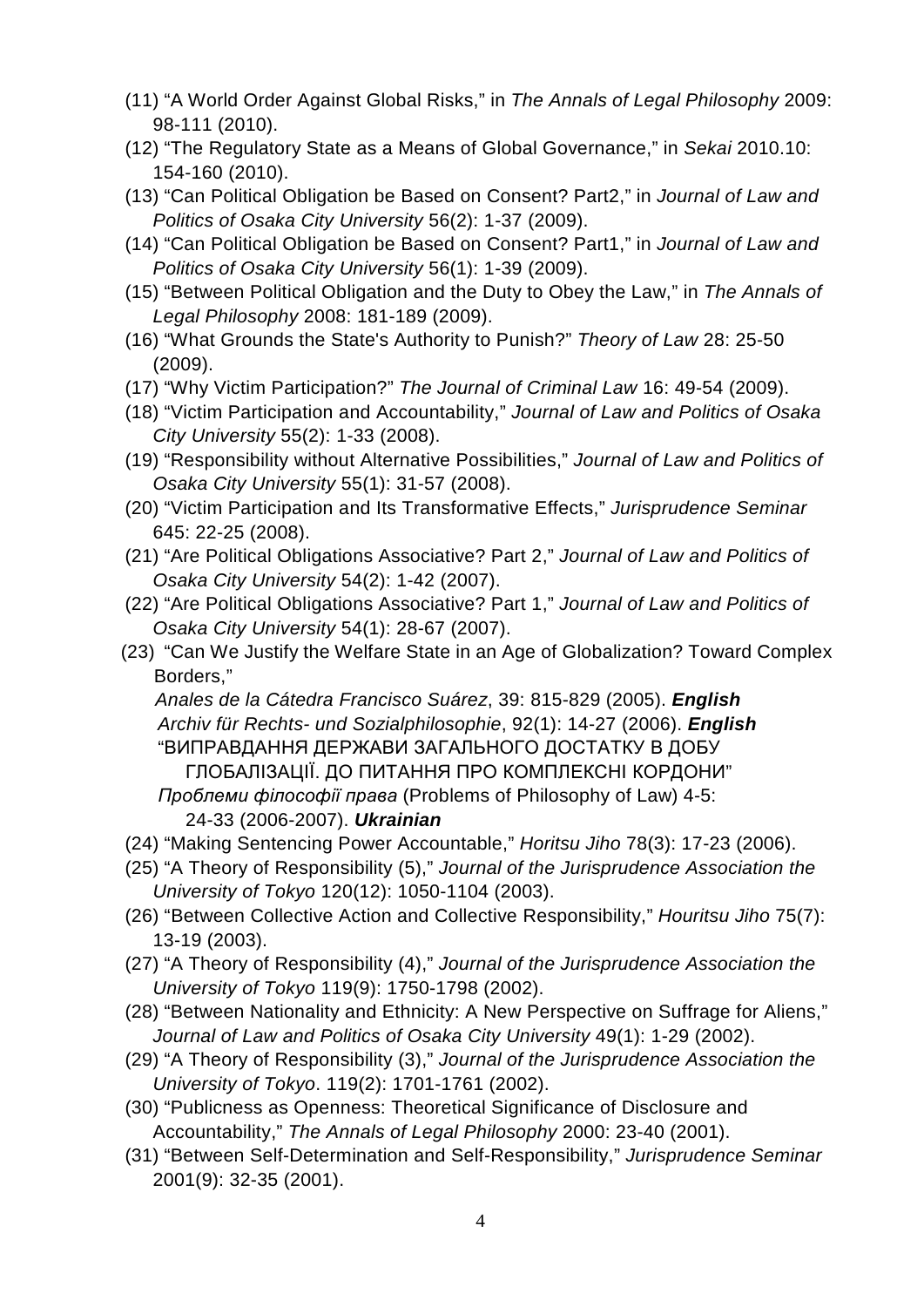- (32) "A Theory of Responsibility (2)," *Journal of the Jurisprudence Association the University of Tokyo* 116-11: 255-286 (1999).
- (33) "A Theory of Responsibility (1)," *Journal of the Jurisprudence Association the University of Tokyo*.115-6: 703-773 (1998).
- (34) "An Introduction to Collective Responsibility: A Perspective on War Responsibility of the Post-War Generation," *Sobun* 359: 1-5 (1994).

# **Awards**

IVR (Internationale Vereinigung für Rechts- und Sozialphilosophie) Young Scholar's Prize 2005

Japanese Association for Legal Philosophy Award 2006

# **English papers delivered**

- (1) "Drawing Borders" The Special Workshop on Political Obligation and Borders: coordinated by Hirohide Takikawa. 28th IVR World Congress, at Universidade de Lisboa in Lisbon, Portugal (July. 17, 2017).
- (2) "Political Obligation and Human Mortality" The Special Workshop on Political Obligation and Political Legitimacy: coordinated by Hirohide Takikawa. 27th IVR World Congress, at Georgetown University Law Center in Washington D.C., USA (July. 27, 2015).
- (3) "An Ontological Turn of Political Obligation" The Special Workshop on Political Obligation and Political Legitimacy: coordinated by Hirohide Takikawa. 26th IVR World Congress in Belo Horizonte, Brazil (July. 22, 2013).
- (4) "Free Riders Play Fair" The Special Workshop on Political Obligation: coordinated by Hirohide Takikawa. 25th IVR World Congress in Frankfurt, Germany (Aug. 15, 2011).
- (5) "Are Human Rights Forfeited? "Comment on "Are Human Rights Conditional?" by Professor David Miller, 10th Kobe Lectures, at Doshisha University (July 8, 2011).
- (6) "The Duty to Obey the Law is not Particular" The Special Workshop on Political Obligation: coordinated by Hirohide Takikawa. [24th IVR World Congress in](http://www.ivr2009.com/)  [Beijing, China \(Sep. 16, 2009\).](http://www.ivr2009.com/)
- (7) "Beyond Judicial Minimalism, and then Where to Go?" Comment on "Judicial Minimalism: For and Against" by Professor Cass R. Sunstein, 9th Kobe Lectures, Nagoya Seminar, at Nanzan University (June 8, 2008)
- (8) "Citizens as Brothers? A Critical Analysis on Dworkin's Fraternal Obligation" The Working Group 03: The Concept of Law and Legal System. [23rd IVR World](http://www.law.uj.edu.pl/ivr2007/)  [Congress in Krakow, Poland \(Aug. 4, 2007\).](http://www.law.uj.edu.pl/ivr2007/)
- (9) "Conceptual Analysis of Accountability: The Structure of Accountability in the Process of Responsibility" UNU Symposium on Accountability. UNU Programme of Work on Accountability (The First Round) at United Nations University, Tokyo (Oct. 16, 2006).